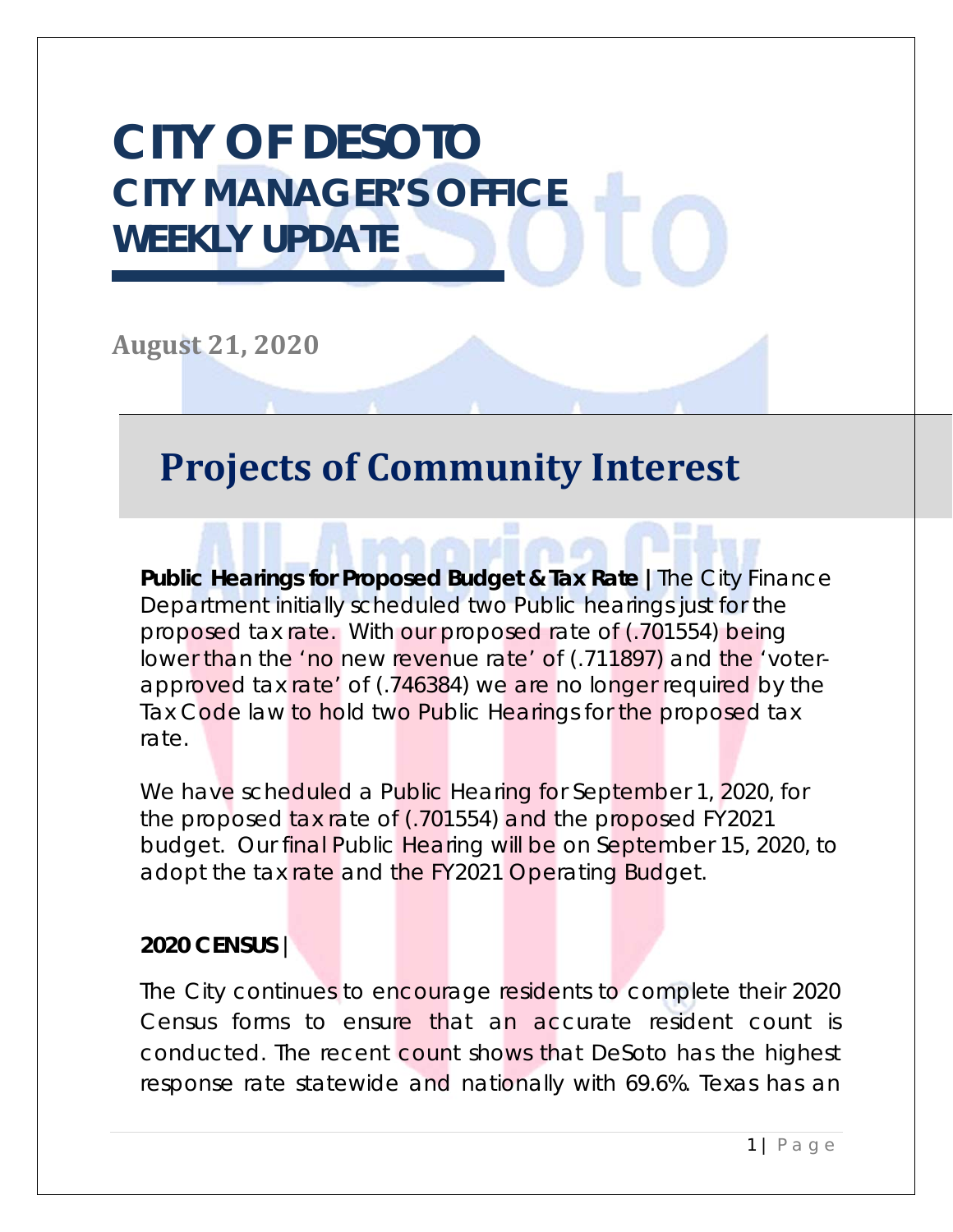average of 59.4%, and the nationwide rate is 64.2%. The 2020 Census is still available online for completion. Enumerators will begin making home visits to those who have not completed the Census form in the coming weeks.

**CITY RESPONSE TO COVID-19** | The American Airlines Center mobile testing units were relocated to the University of Dallas. Walmart continues to offer drive-through testing daily from 7:00 AM to 9:00 AM. DC3 Church will remain open for testing every Wednesday from 9:00 AM to 12:00 PM. Methodist Charlton drive-through testing is by appointment only Monday through Friday 9:00 AM to 1:00 PM. Ellis Davis testing center is open under the direction of PD/FD and Parkland Hospital staff. As of today, there are 728 DeSoto addresses with positive cases and 1,188 individual positive cases. Judge Jenkins has relaxed the criteria for testing and is encouraging Dallas County residents to take advantage of the testing. Ellis Davis Field House will be designated as the public testing site for Dallas County school teachers and students.

### **PARKS DEPARTMENT UPDATE**

Staff completed the painting of the fencing and poles around the Meadow Creek Football Complex. It's amazing how fresh paint brightens the facility.

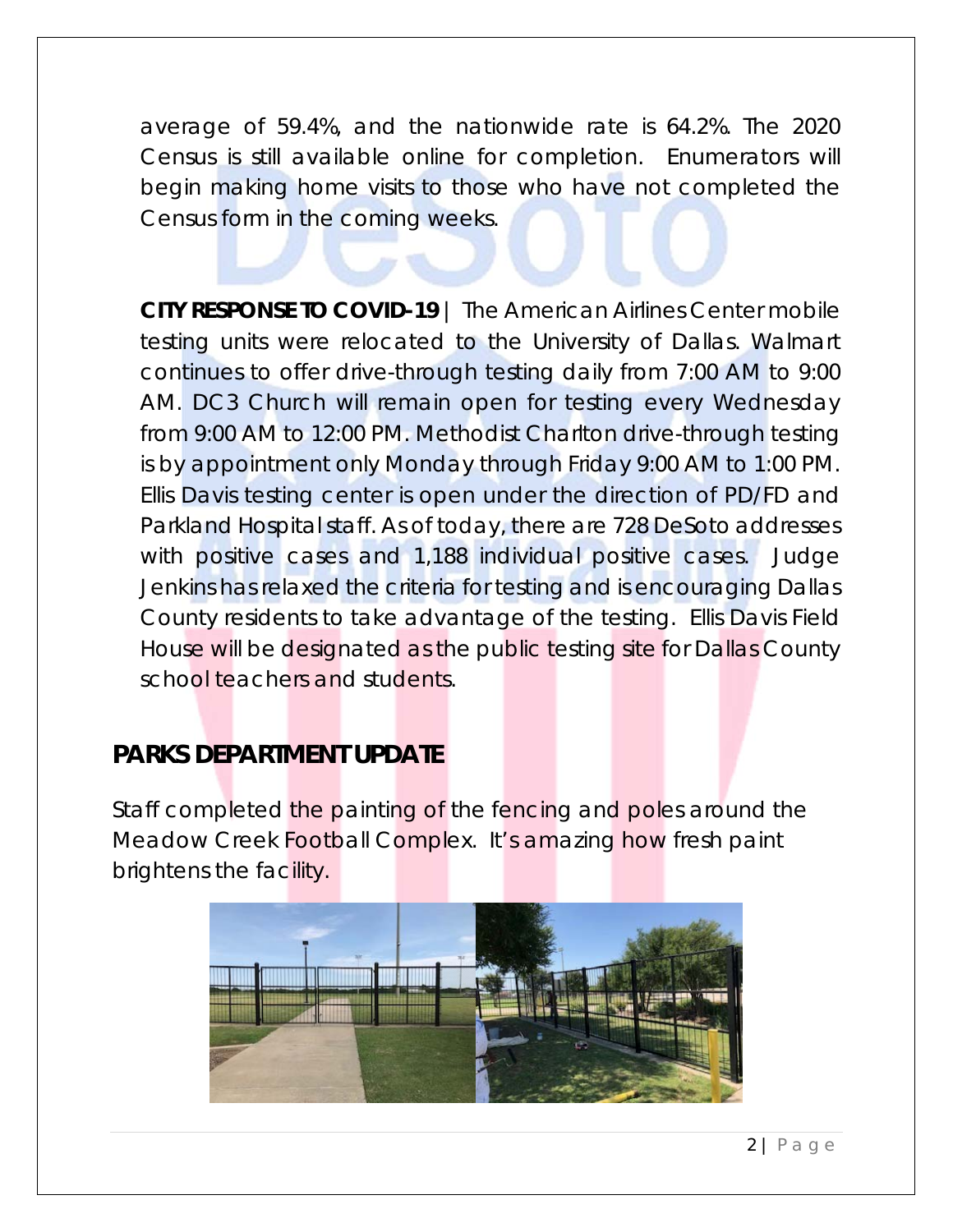Illegal dumping at Moseley Park on the weekends has been a continuing problem. Staff worked with a contractor to build a fence around the dumpster to deter citizens from filling it up with bulk items.





The Latino Concert was taped on August 16, 2020, at the Amphitheater. The concert celebrating National Hispanic Heritage Month (September 15 – October 15) will be released via social media on September 19, from 7:00pm -8:00pm. Entertainment performance is provided by Havana NRG. *Click here to view a 20 sec. video.*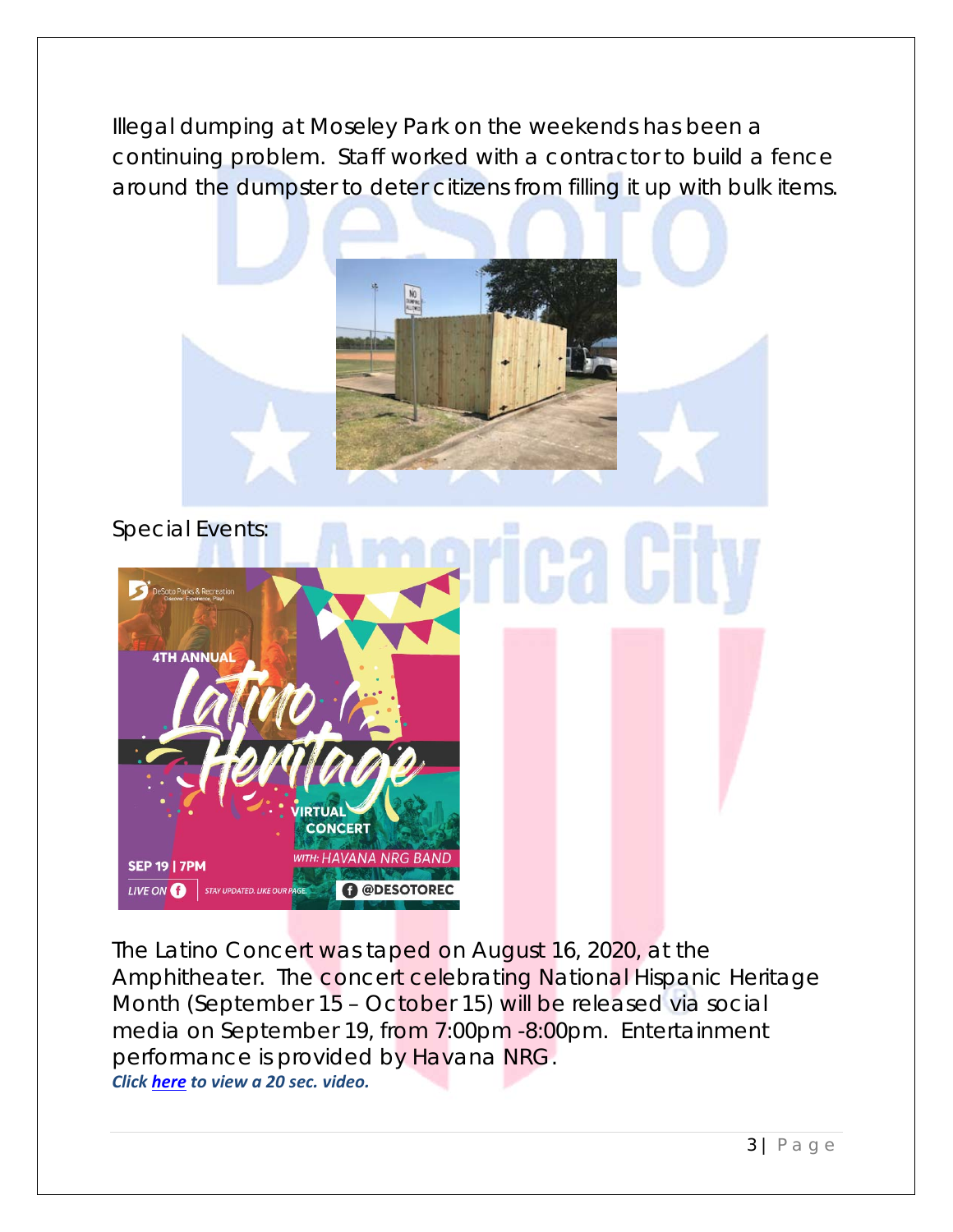#### Recreation Programming: Geekletes/Esposure Esports Masterclass Virtual Camp

The Parks and Recreation Department and Geekletes partnered to introduced a new virtual program Esposure Esports Masterclass (EEM) for DeSoto residents. The Esposure Esports Masterclass provides unprecedented insight from top experts on the best practices for Esports and other core skills such as computer science, technology, critical thinking, mathematics, and engineering.

Details:

- 3-week summer program
- 90% virtual learning and 10% hands-on learning
- Available to (10) DeSoto Middle school and High school students



Click here to view video.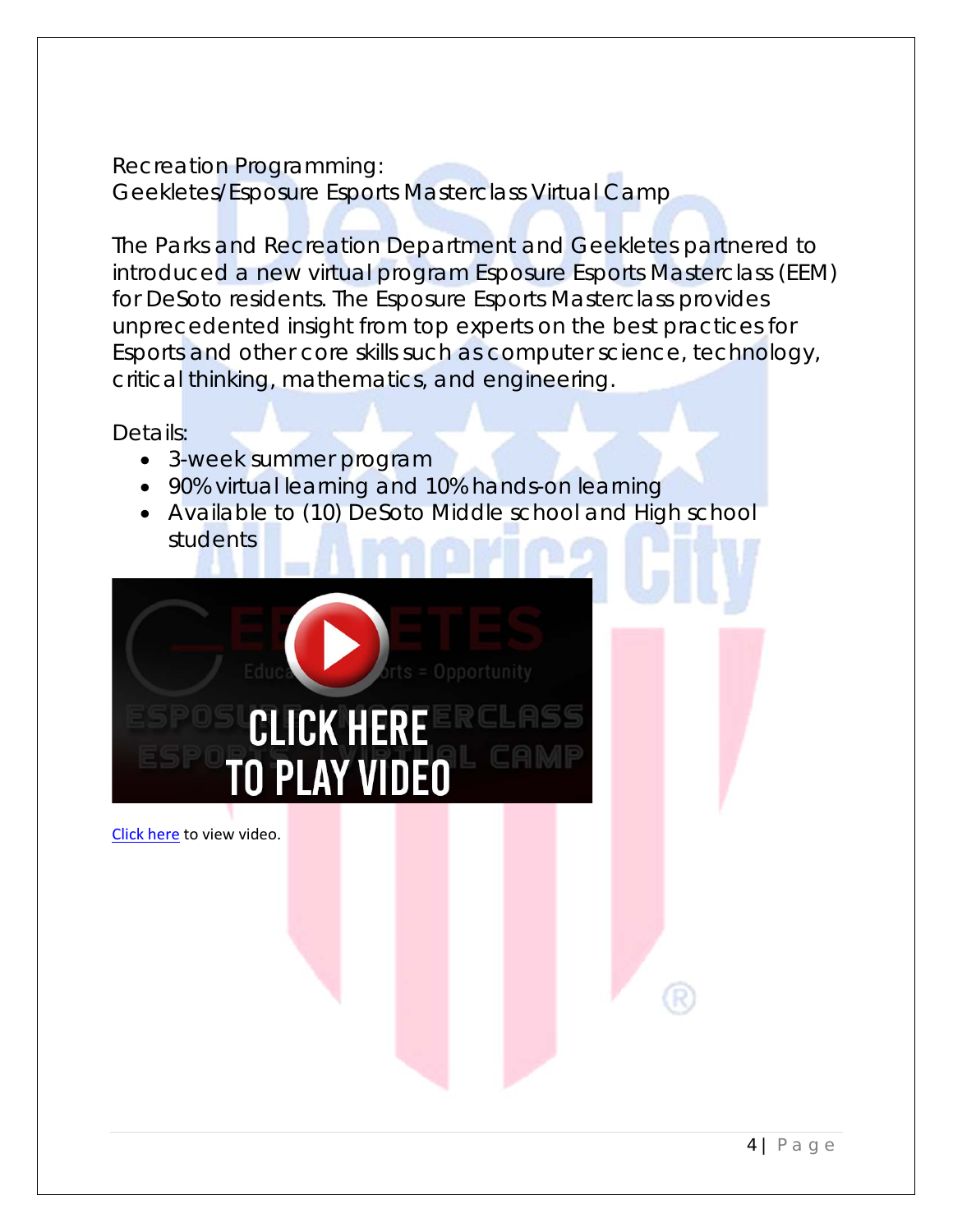### **ARTS COMMISSION FOURTH FRIDAY CONCERT**



### **SMALL BUSINESS GRANT PROGRAM UPDATE|**

### ROUND 1 – 90 APPLICATIONS RECEIVED

- 3 Applications submitted after the deadline and were not accepted
- 13 Applications are still in the review process
- 15 Applications were initially denied, but were found to have been denied for inconsistent reasons and were forwarded to Round 2 for reconsideration
- 39 Applications remain denied
- 20 Applications have been approved for grant awards, thus far

#### ROUND 2 – 42 APPLICATIONS RECEIVED

• 15 Applications were forwarded from Round 1 because they were denied for inconsistent reasons in the Round 1 phase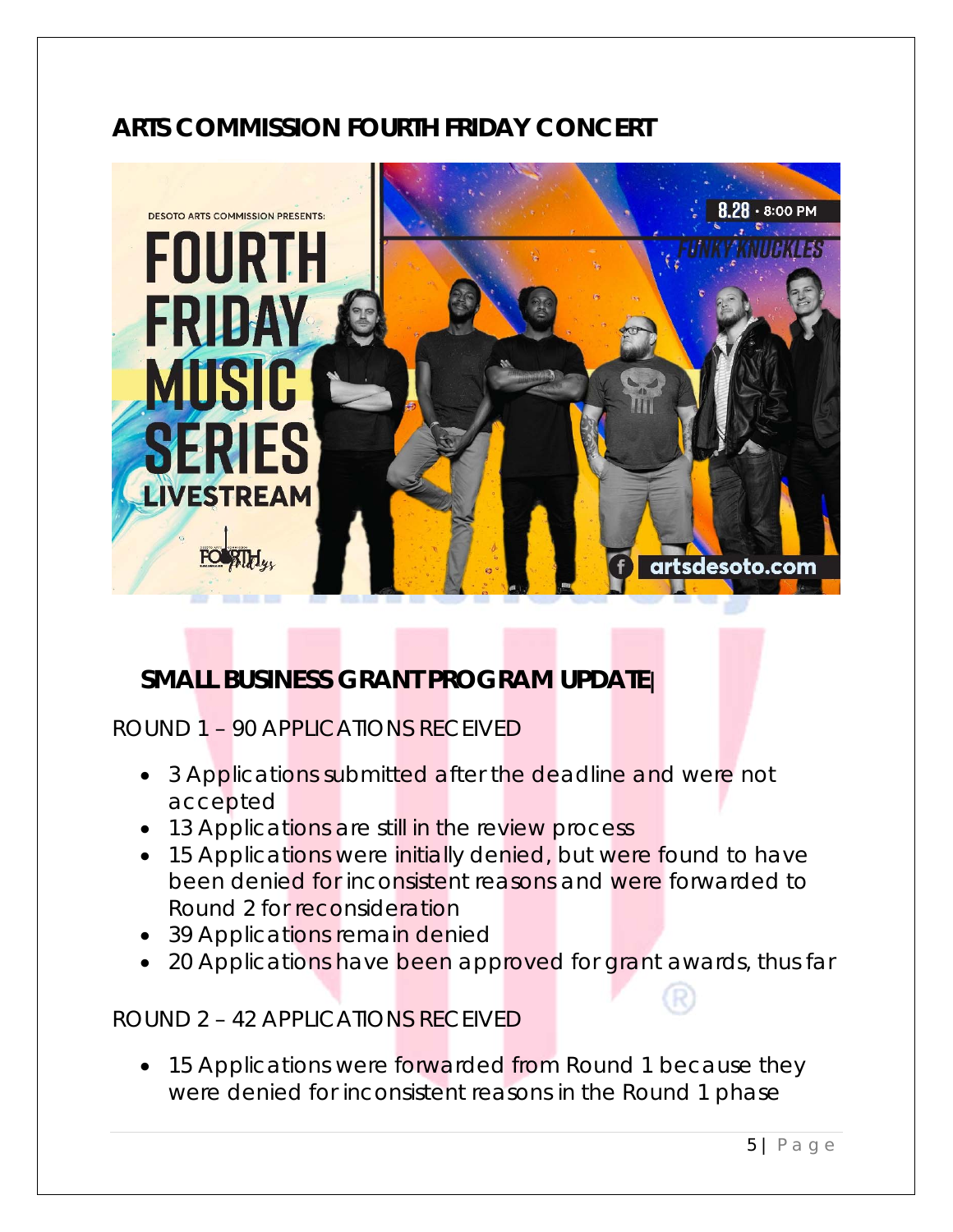- 7 Applications were denied because they are home-based businesses and therefore do not qualify for this program
- 1 Application was denied, because of a PPP loan, which was sufficient to pay employee salaries
- 4 Applications were submitted by the applicant, but they also applied for Round 1; in these cases, the Round 1 file was closed and the Round 2 file is being considered
- 15 Applications are still in the review process

HOUSEHOLD HAZARDOUS WASTE EVENT | Our annual Household Hazardous Waste Event has been rescheduled to Saturday, August 22, 2020, from 7 AM to 11 AM at the DeSoto Pump Station located at 620 S. Westmoreland Rd. This event is for DeSoto residents only and proof of residency is required. Only residential household hazardous waste will be accepted; commercial waste or electronics are not allowed. Due to limited space, those who would like to participate must register prior to the event by calling 972-230-9600 or appearing at the Action Center in DeSoto City Hall to request a voucher.

**DOCUMENT SHREDDING EVENT |** The Annual Spring Document Shredding Event that was canceled due the COVID-19 Pandemic has been rescheduled and will take place on Saturday, September 19, 2020, from 9 AM to noon at the Service Center located at 809 W. Spinner Road. Only household documents will be accepted for shredding. Unfortunately, we will not be able to offer E-recycling at this event because Goodwill Services, our E-recycling partner, is not conducting E-recycling events at this time due to the effects of the Pandemic.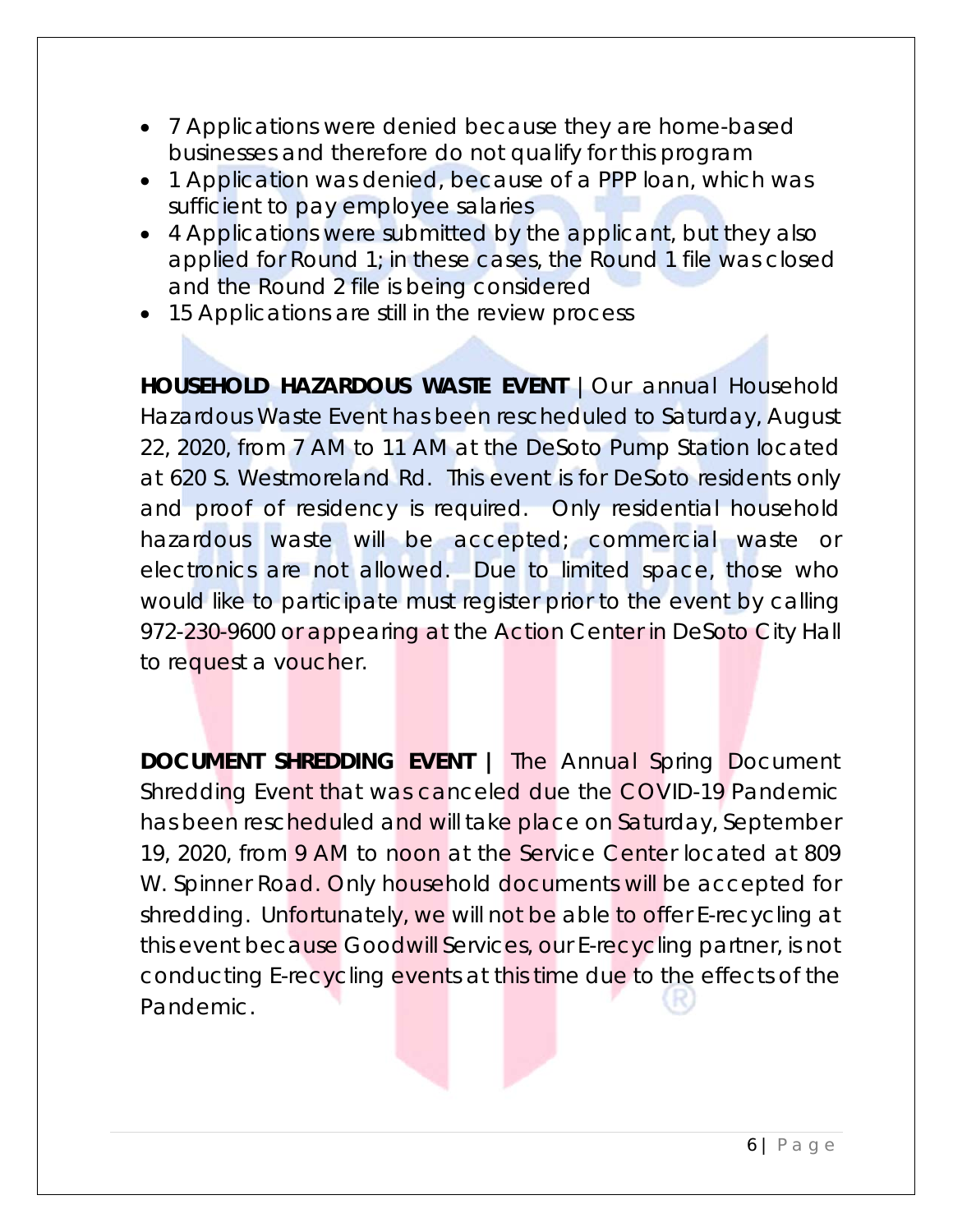## **Project Updates**

**RENTAL REGISTRATION ORDINANCE |** Due to COVID-19 restrictions, staff canceled the in-person public rental registration meeting previously scheduled for July 16. In order to accommodate virtual sessions which are limited to 135 participants, the Development Services Department hosted three virtual meetings for the public. The first Public Meeting took place on August 6th and the second meeting took place on August 13<sup>th</sup> and the final one on the 20<sup>th</sup>. Property owners were very engaged in the discussion, asking numerous questions, and providing recommendations for City Council to consider during the implementation process.

The ordinance creating the Rental Registration Program is anticipated to be considered at a September City Council Meeting with an enforcement date of April 2021.

**CITIZEN SURVEY UPDATE** | DeSoto Community Survey Provider, ETC Institute, has informed us that surveys began arriving in DeSoto mailboxes on Tuesday. In addition to their surveys, participants received a letter from Mayor McCowan, in English and Spanish, discussing the importance of the survey and referring them to the Action Center if they need assistance. English speaking inquiries are being handled in house, but Spanish speakers needing assistance will be put through to Survey provider ETC's Spanish Language translation service. A second round of online postings was made shortly before surveys began to arrive in DeSoto and have been well received.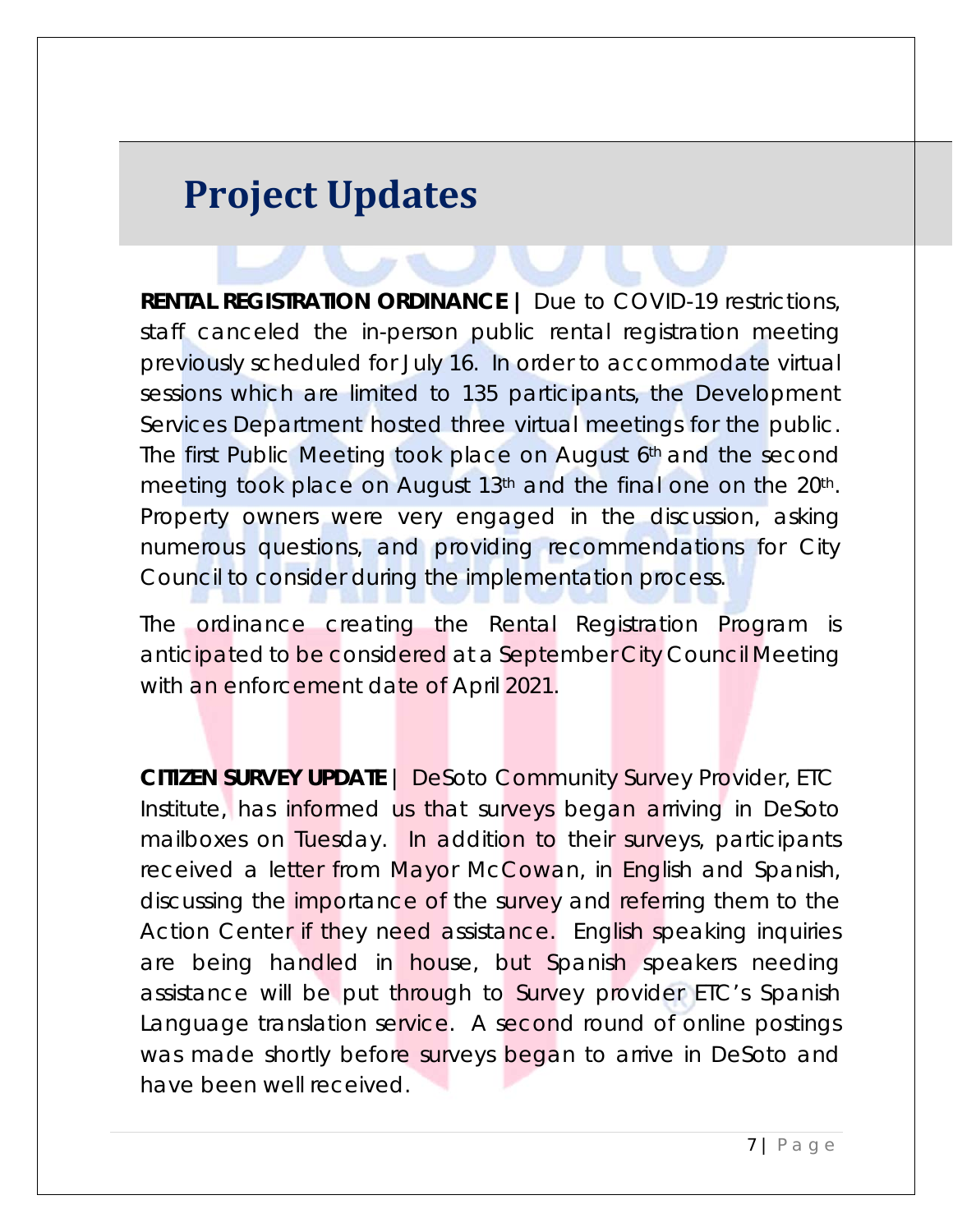**STRATEGIC PLANNING UPDATE** | The Strategic Planning Steering Committee, which includes the City Council and other staff participants, has completed all four required planning sessions and now the consultant will move forward to finalize the draft strategic plan for Council review.

## **Weekly Events & Meetings**

| August 22 Household Hazardous Waste<br>Event 7 AM to 11 AM (Westmoreland<br>Pump Station) | August 24, 2020, Special Virtual Arts<br><b>Commission Meeting 6PM</b>                                                                          |  |  |  |
|-------------------------------------------------------------------------------------------|-------------------------------------------------------------------------------------------------------------------------------------------------|--|--|--|
| August 25 Planning & Zoning Meeting                                                       | August 27 DeSoto Economic<br><b>Development Corporation</b><br>Regular Board Meeting - 9 AM to 2 PM.<br>(Video Meeting)<br>www.gotomeetings.com |  |  |  |
| <b>August 28 Fourth Friday Virtual Concert</b><br>with The Funky Knuckles Band 8pm        |                                                                                                                                                 |  |  |  |